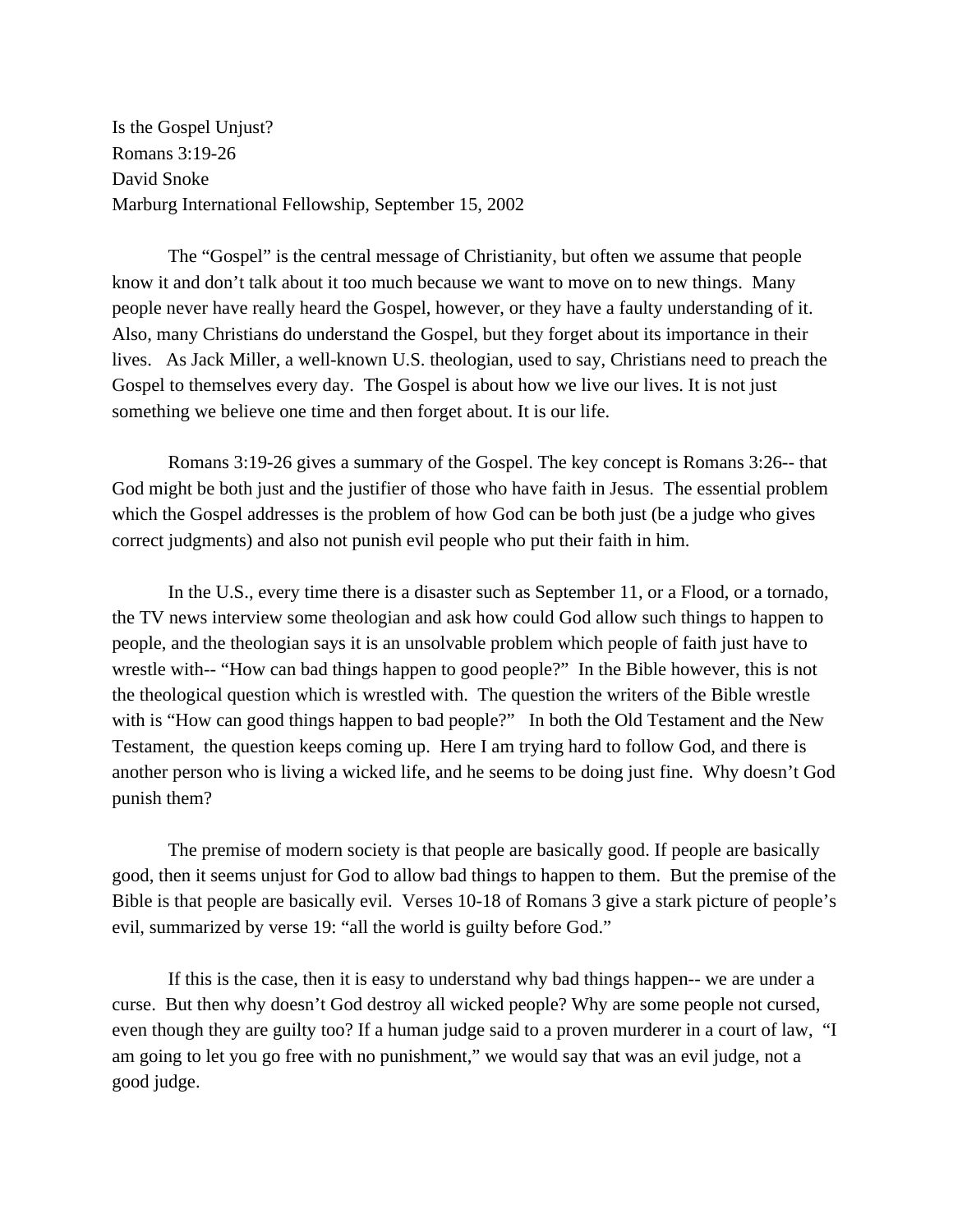Of course, if we said "Tonight God will destroy all wicked people in the world," who would be left tomorrow? If God wants to save some people from destruction, who can he save except wicked people?

There are two premises of the Gospel that lead to a problem. The first premise is that God is perfectly just. The second premise is that people are basically sinful. Therefore, for God to not punish us is a problem.

It is important to understand the foundation of the Gospel in God's justice. God is perfectly just and will judge properly. Some Christians undermine this by giving a version of the Gospel that makes God seem unjust. They don't want to offend anyone by saying that they are not good, so they say "I know that you are basically good, but you see, God is a perfectionist. If you step out of line one tiny bit, then God will condemn you." Now, if a human judge (or parent) was to say, "Aha, you didn't file your nails properly-- I'm going to punish you with boiling oil and torture!" we would say he was unjust. To cancel this injustice, they then add another claim that makes God seem even more unjust: "But if you just pray this prayer, then God will judge you as a good person even though you are not." So God condemns most people unjustly, but unjustly does not condemn some people even though they deserve it, because they do a little ritual.

This is not the message of the Bible. God is perfectly just-- when he judges the world, he will give us exactly what we deserve, not more and not less. If there are extenuating circumstances that affected our decisions, he will take that into account. He knows how we were raised and how our parents treated us, he knows all the pressures we feel, he knows our feelings (including our sexual feelings), and he knows them all first-hand, since he felt them himself when he walked on the earth.

So we are not faced with a "perfectionist" God who punishes things beyond what they deserve. So then do we have a problem? Ask yourself-- if God gave you exactly what you deserve, no more and no less, what do think you would get? To think about this, imagine that someone has followed you around every minute of every day for the past two weeks with a video camera, and recorded every little thing that you have done. In addition, they have recorded every thing you said, and also recorded every thought that you have thought to yourself, and every thing that you imagined to yourself. Then this film will be played in a public court of law. Would you be worried? If you feel you are basically good, why would this worry you?

If you wouldn't have a problem with that, then the Gospel is not for you. The Gospel is for those who know that if they got exactly what they deserved, they would be in a lot of trouble.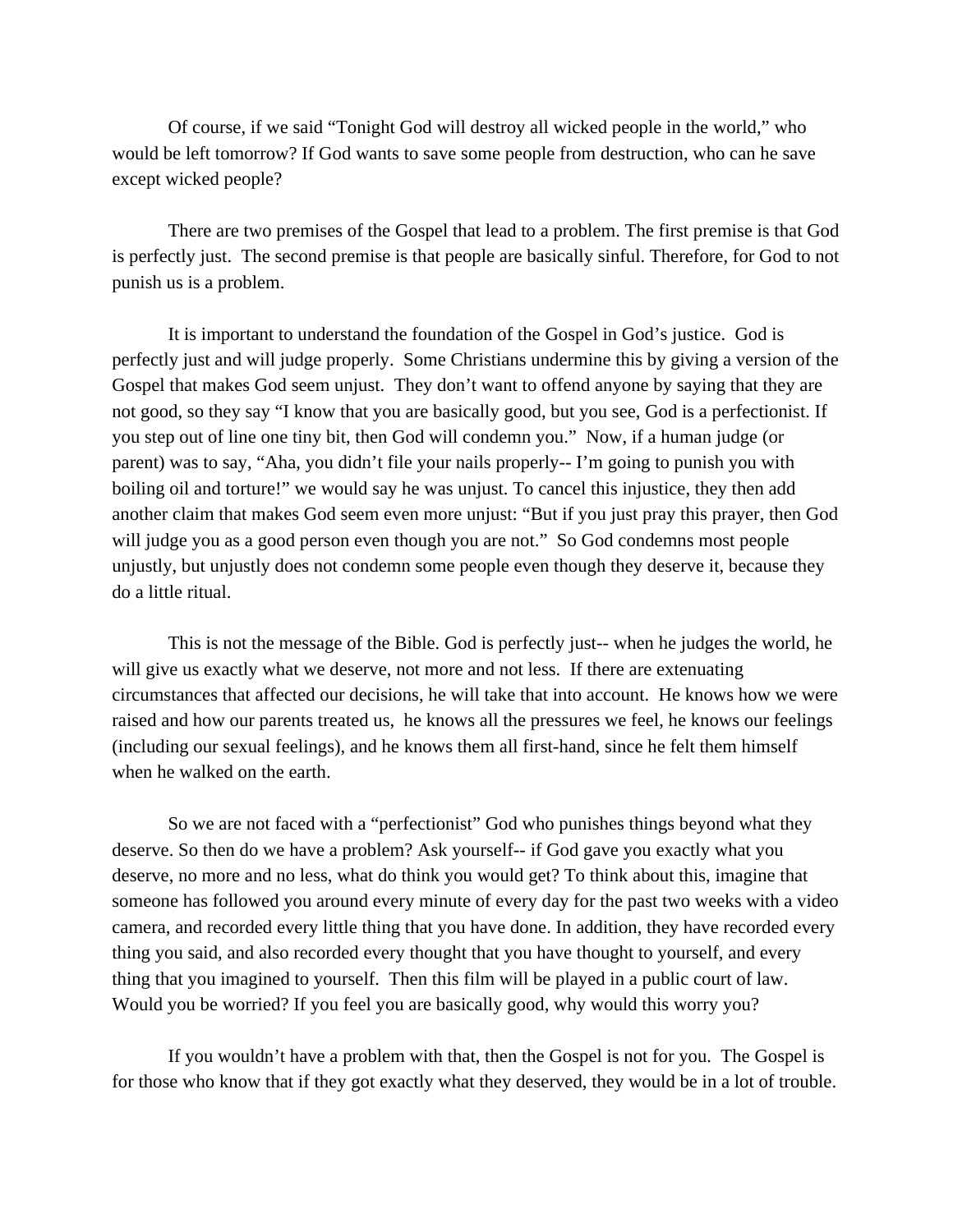I can't tell you what your sins are. All I can say is that I know that I myself deserve condemnation. Romans 3:10-19 gives a picture of people who are evil through and through--"whose mouths drip poison"-- not people who are basically good but just "make a few mistakes" or have a few "imperfections." I can testify that this describes me. I don't see this in other people all the time, because I can't see people's hearts, and people are good at hiding their true thoughts, but if they are like me, then the picture of Romans 3:10-18 is correct.

This passage goes on to say (in verse 24) that what we need is "justification," that is, to be "justified." This is a big word that sounds very theological, but it is the great motivation of all people's lives. It is our greatest psychological felt need. To be justified means to be good-- to be able to say that I am justified in what I do-- to feel "okay" about myself, to have "self esteem." I deeply want to feel that I am good.

Most people get their sense of justification from all of the many judgments that other people pass on them all the time. We want people to approve of us, and not disapprove. We are concerned about what they think about us and say about us, because we want to be judged as good. But because of sin, I fear that if people knew the real me, they would condemn me. So I create an "image" for them, so that they will approve of me. There are many different images that people create. One person is "shy." The motivation is "if you don't know me, you can't judge me." Another person is talkative. The motivation is "the best defense is a good offense-- I'll keep you at arm's length with my words so you can't get too close." Another person runs to fun and excitement all the time, because constantly having fun means never having to think about yourself. Another person is "chic"-- wearing the correct styles, watching the correct movies, buying the correct things-- because they fear people will think they are stupid if they don't know about these things. Another person is "defensive"-- always arguing that they haven't done anything wrong. All of these people want to feel "okay" about themselves, to feel "justified." One person's image may irritate someone else, but they are all concerned about how people will judge them and creating their own images.

The Gospel says that people's judgments don't matter. If God says you are evil, then a good image among people is meaningless. And if God says you are good, then you are good- nothing people say can change that. If the Creator of the universe, who made you, says you are good, what does it matter what any little person says?

This is one place where we really have to get the Gospel "in our bones." Christians may know that God loves them, but still spend half of their lives worrying about what people think. The Gospel gives us freedom from that, if we realize that we have no need to fear any person. One who lives constantly in fear is like a slave. Many Christians can testify of the wonderful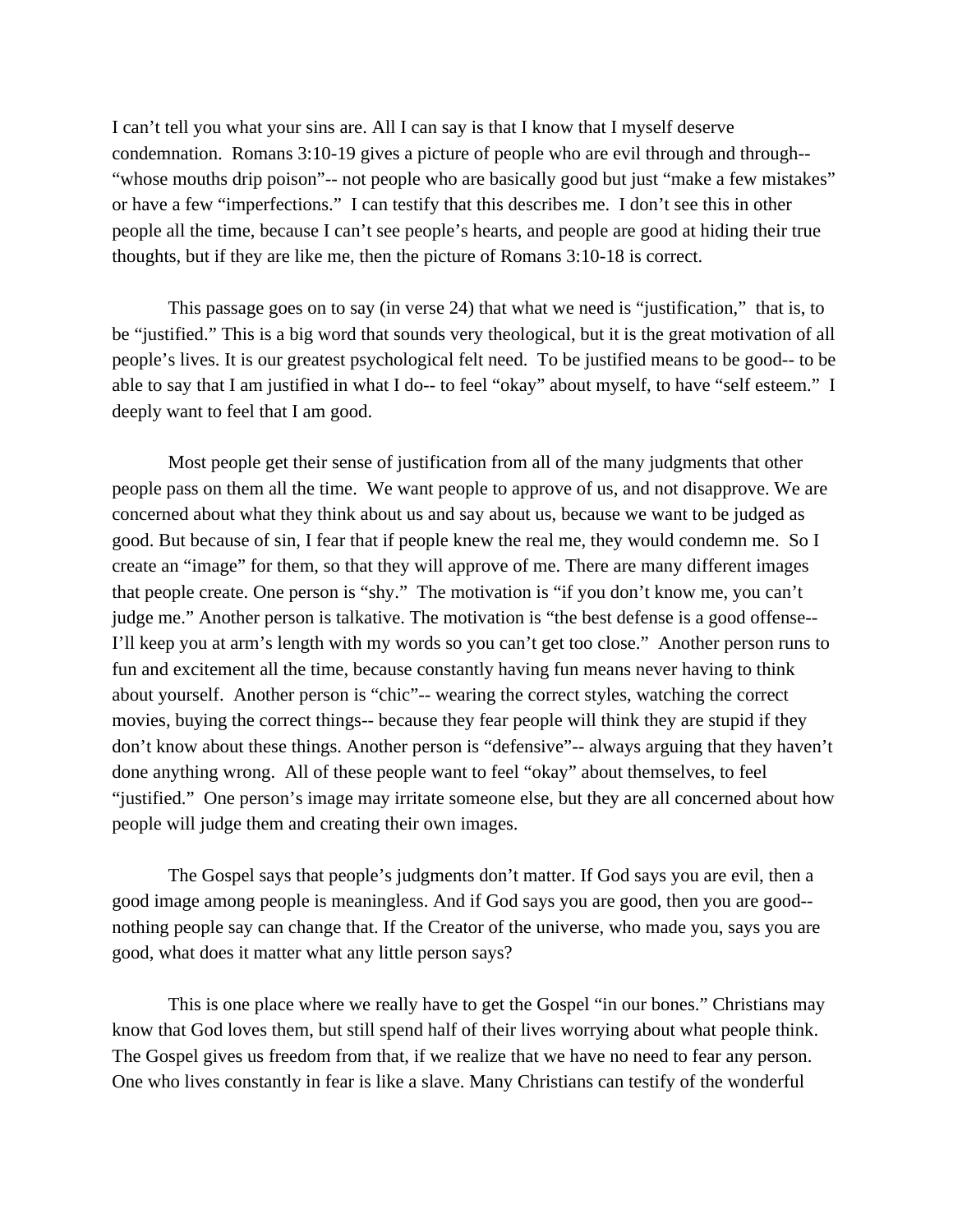sense of freedom that came when they first realized that they didn't have to worry about what anybody said or thought about them, because God's opinion was all that mattered.

But we still have not addressed the problem of justice in the Gospel. How can God call us good? We know, if we are honest with ourselves, that we do and think terrible things. How can God be just and call us good? If God is just, then he cannot lie. He can't just say that we are good. It has to be actually true that we are good. How can that be? For God to be honest in calling us good, two things have to happen: first, I have to have made up for every bad thing I ever did, and second, I have to have done some good thing which deserves a reward. How can I do that? If I try to make up for every bad thing in the past, at the same time I am doing more bad things. If I try to do some good thing, it is often tainted with pride and selfishness. Many people try for years to become good on the basis of their good works and self-sacrifice, only to find that they fail miserably.

The core of the Gospel is that Jesus has done both of these things for us. He paid for every bad thing that we have done when he died on the Cross, and he earned a reward for us by his good life on earth.

Many people know this part of the Gospel, but reject it because it seems unjust. I once participated in a Muslim-Christian dialogue group and this was their main objection. It is unjust, they say, for God to punish someone else for my sins and to give me a reward for someone else's good deeds. What do we say? Is it unjust? Can God be both just and the justifier of the sinner?

What they are missing is an essential part of the Gospel, the doctrine of union with Christ. Paul goes on to discuss this concept at great length in Romans 6. Through the Spirit we are spiritually united to Christ. He lives in me and I live in him. In this way, his death becomes my death, and his good deeds become my good deeds. Therefore, in a very real way, I can say that I have paid for my sins, and I have earned a reward by Christ's good deeds. God can look at me and say "he is truly good" because Christ in me is good. It is not a fiction or a lie if Christ is really in me.

The Bible teaches that this is not true of all people; not everyone is united to Christ. For Christ to be in me there has to be a spiritual transformation. This is what the Bible calls being "born again." Some people think "born again" Christianity is some special version of Christianity from the Southern U.S. But it is the language the Bible uses, e.g. John 3:3, 1 Peter 1:23, 1 John 5:1. Other phrases the Bible uses for the same thing are "being indwelt by the Spirit" (Romans 8:9), having a "living heart" instead of a "hard heart" (Hebrews 3:12), having our "eyes opened" instead of being "blind" (Matthew 13:16) and having Christ "live in us" (John 5:38, 14:23, Ephesians 3:17). This is an essential teaching of the Gospel, not an optional, higher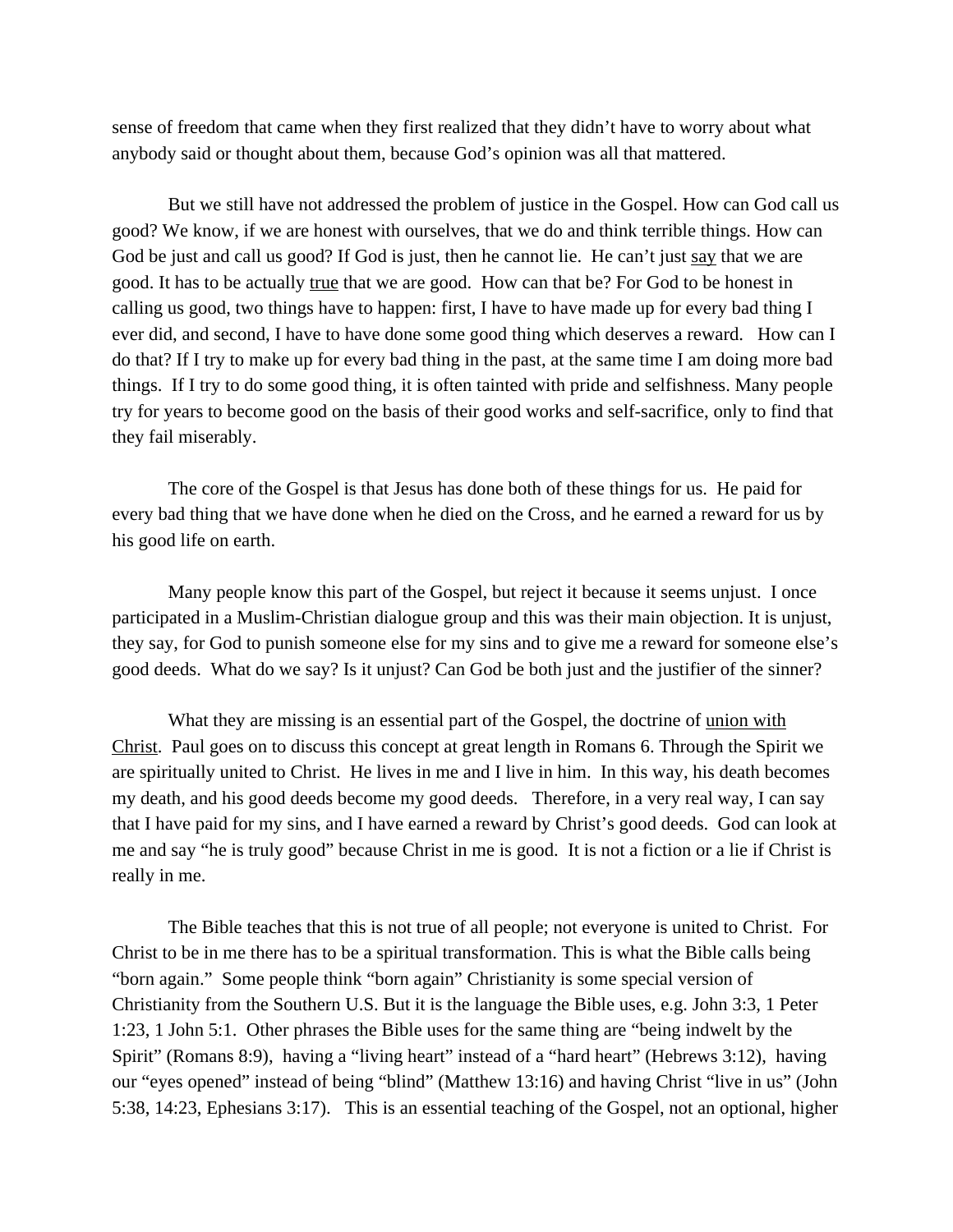experience for some people. If Christ does not live in you, then his death is the death of someone foreign to you, and is of no value to you, and your sins are still unforgiven.

Some people may wonder how this comes about. The great thing about the Gospel that makes us want to share it with everyone is that it is not hard. All you have to do is ask. You do not need to go to the top of a mountain, or meditate for years, to have some special spiritual experience. All you need to do is ask Christ to come into your life, and trust that he will do it, because he has promised that all who ask will receive (Matthew 7:7, Luke 11:13). In fact, to want to have this happen is to already have it happen, because it is the Spirit that causes us to want him to come into our heart. It is not a matter of "praying a prayer." It is matter of turning your life over to him. If you sincerely want him to come into your life, he will.

This brings us to the consequences of the Gospel. The Bible says that to come to Christ is to "repent," which means to stop doing evil and start doing good. Many people are confused by this. If we are forgiven of all our sins through Christ, and God has already pronounced me "good," then why should I be concerned about repenting of evil and doing good deeds?

The answer, again, comes from understanding the doctrine of union with Christ. If Christ lives in me, he gives me new desires. He makes me hate what is evil and love what is good. Hating what is evil makes me realize the awfulness of my sins and seek to be forgiven. But it also makes me seek to not do those evil things again, because I hate them, and to want to obey God, because I love the things he commands.

This is why many people do not want to ask Christ to live in them, even though it is very easy, in principle, to have that happen. To ask him into your heart is to give up control of your own life. He may make you want to do things that you didn't plan to do. He comes to change your whole life. That can be frightening. We all hate change. But many Christians will testify that it is a wonderful thing, and a joyous thing, to be united to Christ.

Again, this is not a special, higher experience for a special type of Christian. This is an essential part of the Gospel, that Christ lives in us. To come to him at all is to come to him unconditionally, to give him my whole life. If I have faith in him, I have faith that he will make good changes in my life.

In summary, some key points to remember about the Gospel. First, we must never present a picture of God which is unjust. God is perfectly just both in punishing people and when he forgives people through Christ. We do not need to tell people that God judges beyond what they deserve; we need to tell them they will get exactly what they deserve, and let them decide whether that is a problem.